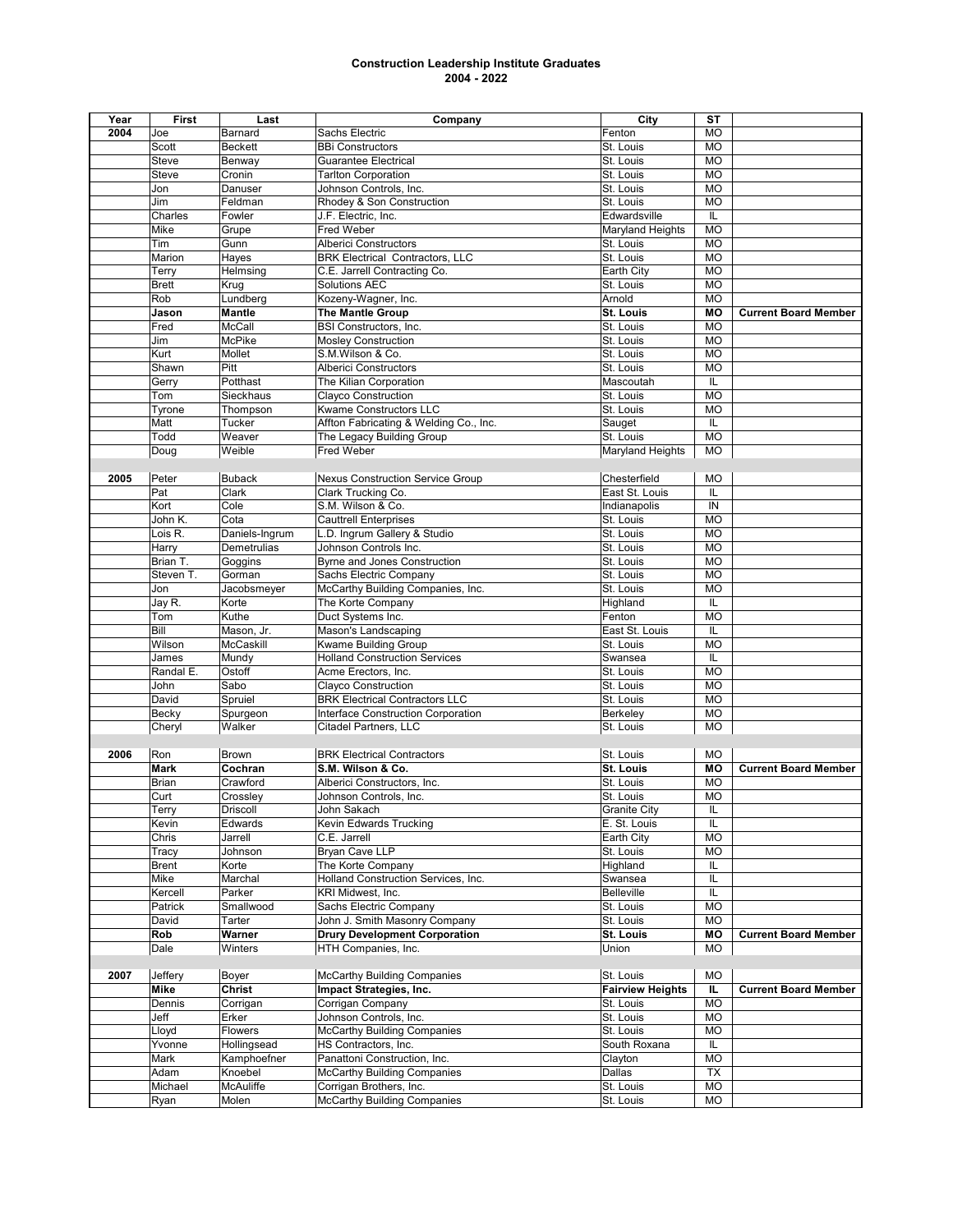|      | Scott           | Nager              | <b>BJC</b> Healthcare                                              | Chesterfield            | <b>MO</b> |                             |
|------|-----------------|--------------------|--------------------------------------------------------------------|-------------------------|-----------|-----------------------------|
|      | <b>Brian</b>    | Nuehring           | S.M. Wilson                                                        | St. Louis               | <b>MO</b> |                             |
|      | Scott           | O'Brien            | S.M. Wilson                                                        | St. Louis               | <b>MO</b> |                             |
|      | Tim             | Rehkemper          | <b>Rehkemper Construction</b>                                      | <b>Breese</b>           | IL        |                             |
|      | Kevin           | Roche              | Keeley and Sons Construction                                       | E. St. Louis            | IL        |                             |
|      | Micah           | Roe                | The Korte Company                                                  | Highland                | IL        |                             |
|      | David           | Schlueter          | <b>Holland Construction Services</b>                               | Swansea                 | IL        |                             |
|      | Dan             | Suarez             | <b>B.</b> Garcia Trucking                                          | <b>Fairmont City</b>    | IL        |                             |
|      | Nicholas        | Walker             | IMPACT Strategies, Inc.                                            | St. Louis               | <b>MO</b> |                             |
|      | John            | Whitworth          | Korte & Luitjohan                                                  | Highland                | IL.       | <b>Current Board Member</b> |
|      |                 |                    |                                                                    |                         |           |                             |
|      |                 |                    |                                                                    |                         |           |                             |
| 2008 | Christopher     | Abbott             | Corrigan Company                                                   | St. Louis               | <b>MO</b> |                             |
|      | Daniel          | Abbott             | <b>EMR Group LLC</b>                                               | St. Louis               | <b>MO</b> |                             |
|      | Larry           | Bandera            | AmerenUE, Sioux Power Plant                                        | <b>West Alton</b>       | <b>MO</b> |                             |
|      | Josh            | Cindrell           | <b>Alberici Constructors</b>                                       | St. Louis               | <b>MO</b> |                             |
|      | Ronald          | Goette             | <b>Holland Construction Services</b>                               | Swansea                 | IL        |                             |
|      | Zachary         | Hamilton           | KWAME Building Group, Inc.                                         | St. Louis               | <b>MO</b> |                             |
|      | Robert          | Hartwell           | McCarthy Building Companies, Inc.                                  | St. Louis               | <b>MO</b> |                             |
|      | M. Christine    | Johnson            | Midwest Hauling & Contracting Inc.                                 | Pacific                 | <b>MO</b> |                             |
|      | Richard         | Kayser             | <b>Alberici Constructors</b>                                       | St. Louis               | <b>MO</b> |                             |
|      | Michael         | Ketchum            | <b>Mechanical Solutions</b>                                        | St. Louis               | <b>MO</b> |                             |
|      | Gayle           | Lackey             | Lackey Sheet Metal/St. Louis Blow Pipe                             | St. Louis               | <b>MO</b> |                             |
|      | Janice          | LaRiviere          | <b>SIUE Facilities</b>                                             | Edwardsville            | IL        |                             |
|      | Phillip         | Lee                | <b>Alberici Constructors</b>                                       | St. Louis               | <b>MO</b> |                             |
|      | Joshua          | Martin             | <b>McCarthy Building Companies</b>                                 | St. Louis               | <b>MO</b> |                             |
|      | Gerold          | <b>McGraw</b>      | F.G. McGraw & Company, Inc.                                        | E. St. Louis            | IL        |                             |
|      | Michael         | Michael            | IMPACT Strategies, Inc.                                            | <b>Fairview Heights</b> | IL        |                             |
|      | Todd            | Missel             | <b>Harold O'Shea Builders</b>                                      | Springfield             | IL        |                             |
|      | Demon           | Parker             | <b>Alberici Constructors</b>                                       | St. Louis               | <b>MO</b> |                             |
|      |                 |                    |                                                                    |                         |           |                             |
|      | Jana            | Richey             | Harold O'Shea Builders                                             | Springfield             | IL        |                             |
|      | Steve           | Shawke             | S.M. Wilson & Co.                                                  | St. Louis               | <b>MO</b> |                             |
|      | Kevin           | Suiter             | Rock Hill Mechanical Corp.                                         | Kirkwood                | <b>MO</b> |                             |
|      | Ryan            | Taylor             | Clayco                                                             | St. Louis               | <b>MO</b> |                             |
|      | Jason           | <b>Weiss</b>       | <b>The Korte Company</b>                                           | Highland                | IL.       | <b>Current Board Member</b> |
|      | Christopher     | Wernle             | Korte & Luitjohan Contractors, Inc.                                | Highland                | IL        |                             |
|      | Christine       | White              | Sachs Electric Company                                             | St. Louis               | <b>MO</b> |                             |
|      |                 |                    |                                                                    |                         |           |                             |
|      |                 |                    |                                                                    |                         |           |                             |
| 2009 | Gregrey         | Ade                | Dynegy Generation Inc./Engineering & Construction Service Waterloo |                         | IL        |                             |
|      | Derek           | <b>Brauer</b>      | The Korte Company                                                  | Highland                | IL        |                             |
|      | Raymon          | <b>Brison</b>      | <b>Brison Mechanical Group</b>                                     | St. Louis               | <b>MO</b> |                             |
|      | Robert          | <b>Brown</b>       | Graycor                                                            |                         |           |                             |
|      | Terry           | <b>Buecher</b>     | Construction Services 2000, Inc.                                   | Millstadt               | IL        |                             |
|      | Bernard         | <b>Burtch</b>      | McCarthy                                                           | St. Louis               | <b>MO</b> |                             |
|      | Michael         | Corrigan, Jr.      | Corrigan Company                                                   | St. Louis               | <b>MO</b> |                             |
|      | Fred            | Detmer             | <b>Malone Building Solutions</b>                                   | O'Fallon                | IL        |                             |
|      | Jason           | Diekemper          | Korte & Luitjohan Contractors, Inc.                                | Highland                | IL        |                             |
|      | Jeanine         | Farnen             | <b>Alberici Constructors</b>                                       | St. Louis               | <b>MO</b> |                             |
|      | Michael         | Farrell            | Helmkamp Construction Co.                                          | <b>Wood River</b>       | IL        |                             |
|      | Michael         | Hanner             |                                                                    | St. Louis               | <b>MO</b> |                             |
|      | Josh            | Holden             | S.M. Wilson<br>McCarthy                                            | St. Louis               | <b>MO</b> |                             |
|      |                 |                    |                                                                    |                         |           |                             |
|      | Elizabeth       | Lahm               | Ameren Missouri                                                    | St. Louis               | <b>MO</b> |                             |
|      | <b>Bruce</b>    | Long               | Gateway Infrastructure Services, LLC                               | Edwardsville            | IL        |                             |
|      | Kayla L.        | Dennis             | Ability Building & Restoration LLC                                 | St. Louis               | MO        |                             |
|      | Peter           | Nuernberger        | <b>Alberici Constructors</b>                                       | St. Louis               | MO        |                             |
|      | Greg            | Peterson           | <b>Alberici Constructors</b>                                       | St. Louis               | <b>MO</b> |                             |
|      | Michael         | Rhoda              | <b>Alberici Constructors</b>                                       | St. Louis               | MO        |                             |
|      | John            | Rogoz              | <b>Turner Construction Company</b>                                 | Kansas City             | MO        |                             |
|      | Dwight          | Ruhmann            | J.F. Electric, Inc.                                                | Edwardsville            | IL        |                             |
|      | Darlene         | Rutkowski-Hanks    | The Korte Company                                                  | Highland                | IL        |                             |
|      | Steve           | Scoville           | Holland Construction Services, Inc.                                | <b>Belleville</b>       | IL        |                             |
|      | Richard         | Walker             | SIUE                                                               | Edwardsville            | IL        |                             |
|      | Doug            | Weber              | Holland Construction Services, Inc.                                | Swansea                 | IL        |                             |
|      | Nathan          | Wever              | Walton Construction Co., LLC                                       | Ellisville              | <b>MO</b> |                             |
|      | Catherine       | <b>Taylor Yank</b> | Jim Taylor, Inc.                                                   | <b>Belleville</b>       | IL        |                             |
|      |                 |                    |                                                                    |                         |           |                             |
| 2010 | Sedrick         | <b>Brandt</b>      | <b>Brandt Contracting</b>                                          | St. Peters              | <b>MO</b> |                             |
|      | Chad            | Cotter             | MC Industrial, Inc.                                                | St. Louis               | <b>MO</b> |                             |
|      | Kenneth         | DeBrecht           | <b>Alberici Constructors</b>                                       | St. Louis               | МO        |                             |
|      | Kyle            | Godar              | Pace Construction Company                                          | St. Louis               | <b>MO</b> |                             |
|      |                 |                    |                                                                    |                         |           |                             |
|      | John            | Heitert            | <b>Alberici Constructors</b>                                       | St. Louis               | <b>MO</b> |                             |
|      | Kristin<br>Paul | Kalous<br>Klaus    | <b>Alberici Constructors</b><br>Lyon Sheet Metal Works             | St. Louis<br>St. Louis  | MO<br>МO  |                             |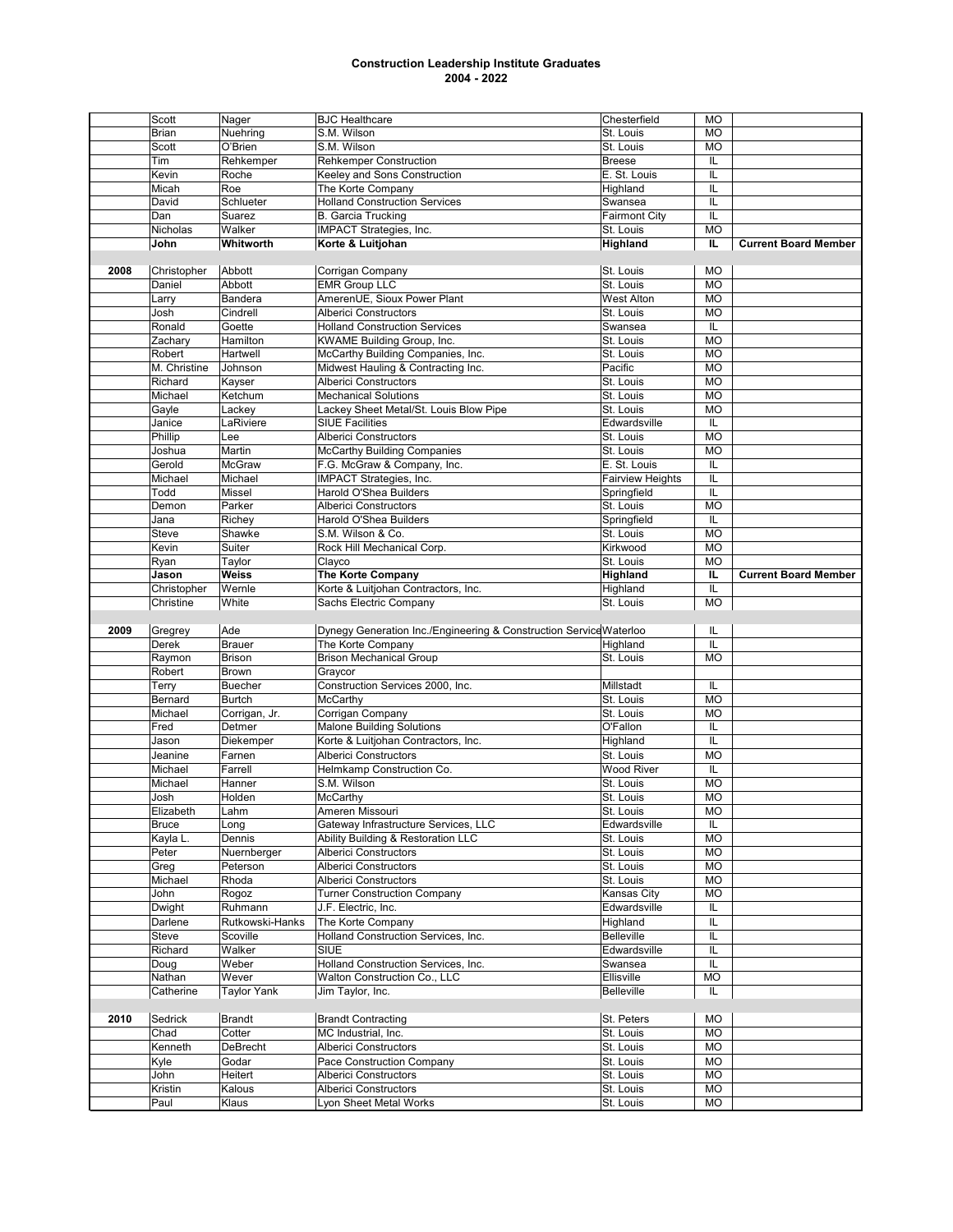|      | Richard      | Klene          | <b>Taylor Roofing</b>                                     | <b>Belleville</b>       | IL        |                             |
|------|--------------|----------------|-----------------------------------------------------------|-------------------------|-----------|-----------------------------|
|      | <b>Brian</b> | Murphy         | <b>BAM Construction Co., LLC</b>                          | St. Louis               | <b>MO</b> |                             |
|      | Andrew       | Poirot         | McCarthy Building Companies, Inc.                         | St. Louis               | <b>MO</b> |                             |
|      | Kyle         | Rickey         | J.F. Electric, Inc.                                       | Edwardsville            | IL        |                             |
|      | Lucas        | <b>Rives</b>   | Northstar Management Company LLC                          | St. Louis               | <b>MO</b> |                             |
|      | Johnie       | <b>Rollins</b> | <b>Nooter Construction Company</b>                        | St. Louis               | <b>MO</b> |                             |
|      | Daniel       | Rosemann       | <b>Alberici Constructors</b>                              | Overland                | <b>MO</b> |                             |
|      |              |                |                                                           |                         |           |                             |
|      | Jeff         | Rush           | Icon Mechanical                                           | <b>Granite City</b>     | IL        |                             |
|      | Benjamin     | Schulte        | Delta Nooter Inc.                                         | St. Louis               | <b>MO</b> |                             |
|      | Delano       | Scott          | Korte & Luitjohan Contractors, Inc.                       | Highland                | IL        |                             |
|      | Mark         | Smith          | McCarthy Building Companies, Inc.                         | St. Louis               | <b>MO</b> |                             |
|      | Lyndal       | Turner         | Nooter Construction Company                               | Pomona                  | <b>MO</b> |                             |
|      |              |                |                                                           |                         |           |                             |
| 2011 | Jennifer     | Abbott         | McCarthy Building Companies, Inc.                         | St. Louis               | <b>MO</b> |                             |
|      | John         | Achs           | Corrigan Company                                          | St. Louis               | <b>MO</b> |                             |
|      | Matthew      | Bacon          | <b>BJC Healthcare</b>                                     | St. Louis               | <b>MO</b> |                             |
|      |              |                |                                                           |                         |           |                             |
|      | Aaron        | Barker         | Guarantee Electric                                        | St. Louis               | <b>MO</b> |                             |
|      | Marlita      | <b>Bassett</b> | <b>Overall Painting</b>                                   | O'Fallon                | <b>MO</b> |                             |
|      | Kenneth      | <b>Brown</b>   | Kwame Building Group                                      | St. Louis               | <b>MO</b> |                             |
|      | Barb         | Coleman        | <b>SSM Healthcare</b>                                     | Lake St. Louis          | <b>MO</b> |                             |
|      | Valle        | Cotter         | <b>MC</b> Industrial                                      | St. Louis               | <b>MO</b> |                             |
|      | Todd         | Fisk           | Alberici Constructors, Inc.                               | St. Louis               | <b>MO</b> |                             |
|      | Kyle         | Graham         | Korte & Luitjohan Contractors, Inc.                       | Highland                | IL        |                             |
|      | Michael      | Hayes          | <b>BJC Healthcare</b>                                     | St. Louis               | <b>MO</b> |                             |
|      |              |                |                                                           |                         |           |                             |
|      | <b>Rick</b>  | Horner         | <b>Holland Construction</b>                               | Swansea                 | IL        |                             |
|      | <b>Nick</b>  | Kampwerth      | <b>Plocher Construction</b>                               | Highland                | IL        |                             |
|      | <b>Brian</b> | Kowert         | <b>HBD Corporation</b>                                    | St. Louis               | <b>MO</b> |                             |
|      | Audrey       | Leamy          | Alberici Constructors, Inc.                               | St. Louis               | <b>MO</b> |                             |
|      | James        | May            | Murphy Company                                            | St. Louis               | <b>MO</b> |                             |
|      | Peter        | Moen           | <b>BJC</b> Healthcare                                     | St. Louis               | <b>MO</b> |                             |
|      | Travis       | Mulder         | <b>BJC Healthcare</b>                                     | St. Louis               | <b>MO</b> |                             |
|      | Jim          | Mullen         | Alberici Constructors, Inc.                               | St. Louis               | <b>MO</b> |                             |
|      |              |                |                                                           |                         |           |                             |
|      | Casey        | Nesbit         | The Korte Company                                         | St. Louis               | <b>MO</b> |                             |
|      | Steven       | Pals           | Raineri Construction                                      | St. Louis               | <b>MO</b> |                             |
|      | Adam         | Petroff        | Petroff Company                                           | Collinsville            | IL        |                             |
|      |              |                |                                                           |                         |           |                             |
|      | William      | Ravensberg     | Alberici Constructors, Inc.                               | St. Louis               | <b>MO</b> |                             |
|      | Kent         |                | <b>Subsurface Constructors</b>                            | St. Louis               | <b>MO</b> |                             |
|      |              | Richardson     |                                                           |                         |           |                             |
|      | Don          | <b>Robert</b>  | <b>BJC Construction &amp; Real Estate</b>                 | St. Louis               | <b>MO</b> | <b>Current Board Member</b> |
|      | Jeremy       | Sneddon        | Helmkamp                                                  | <b>Wood River</b>       | IL        |                             |
|      | Michael      | Voss           | <b>IMPACT Strategies</b>                                  | <b>Fairview Heights</b> | IL        |                             |
|      | Anthony      | Weber          | Alberici Constructors, Inc.                               | St. Louis               | <b>MO</b> |                             |
|      | Sara         | Whittington    | <b>BJC Healthcare</b>                                     | Brentwood               | <b>MO</b> |                             |
|      | Mark         | Winschel       | S.M. Wilson & Co.                                         | St. Louis               | <b>MO</b> |                             |
|      |              |                |                                                           |                         |           |                             |
| 2012 | Jason        | Appel          |                                                           | St. Louis               | <b>MO</b> |                             |
|      |              | <b>Black</b>   |                                                           | St. Louis               | <b>MO</b> |                             |
|      | Corey        | Cervetto       | McCarthy Building Companies, Inc.                         |                         |           |                             |
|      | Jenny        |                | <b>BJC HealthCare</b>                                     | St. Louis               | <b>MO</b> |                             |
|      | Kenny        | Flowers        | Alberici Constructors, Inc.                               | St. Louis               | <b>MO</b> |                             |
|      | Jon          | Gould          | Carpenters' Dist. Council of Greater St. Louis & Vicinity | St. Louis               | <b>MO</b> |                             |
|      | Nicholas     | Hernandez      | <b>BJC HealthCare</b>                                     | St. Louis               | <b>MO</b> |                             |
|      | Janet        | Horgan         | Ameren Missouri                                           | <b>Webster Groves</b>   | MO        |                             |
|      | Gregory      | King           | <b>BJC HealthCare</b>                                     | St. Louis               | MO        |                             |
|      | Leticia      | Lago           | Alberici Constructors, Inc.                               | St. Louis               | <b>MO</b> |                             |
|      | Christopher  | Lamport        | Kamadulski Excavating & Grading Company, Inc.             | <b>Granite City</b>     | IL        |                             |
|      | Lisa         | McQuade        | Hepler Broom LLC                                          | Edwardsville            | IL        |                             |
|      |              |                | Alberici Constructors, Inc.                               |                         |           |                             |
|      | Austin       | Miller         |                                                           | Nixa                    | <b>MO</b> |                             |
|      | Pat          | Moriarity      | Concrete Strategies                                       |                         |           |                             |
|      | Corey        | Noder          | <b>Holland Construction Services</b>                      | Swansea                 | IL        |                             |
|      | Dan          | Nottmeyer      | Alberici Constructors, Inc.                               | St. Louis               | <b>MO</b> |                             |
|      | Curt         | Peitzman       | L. Keeley Construction                                    | Troy                    | MO        | <b>Current Board Member</b> |
|      | Ryan         | Perryman       | S.M. Wilson & Company                                     | St. Louis               | <b>MO</b> |                             |
|      | Steve        | Philipp, Jr.   | Coatings Unlimited, Inc.                                  | Wildwood                | <b>MO</b> |                             |
|      | Arthur       | Polizzi        | <b>BJC HealthCare</b>                                     | St. Louis               | МO        |                             |
|      | Bill         |                |                                                           |                         |           |                             |
|      |              | Rickher        | Korte & Luitjohan Contractors, Inc.                       | Highland                | IL        |                             |
|      | Stacy        | Robben         | <b>The Boldt Company</b>                                  | Appleton                | WI        | <b>Current Board Member</b> |
|      | Jason        | Roberts        | McCarthy Building Companies, Inc.                         | St. Louis               | <b>MO</b> |                             |
|      | Greg         | Rolando        | The Korte Company                                         | <b>Ballwin</b>          | <b>MO</b> |                             |
|      | Andrew       | Schollenberger | Alberici Constructors, Inc.                               | St. Louis               | <b>MO</b> |                             |
|      | Tim          | Scott          | McCarthy Building Companies, Inc.                         | St. Louis               | <b>MO</b> |                             |
|      | Lauren       | Smith          | S.M. Wilson & Company                                     | St. Louis               | <b>MO</b> |                             |
|      | Angel        | Watkins        | Ameren Missouri                                           | St. Louis               | <b>MO</b> |                             |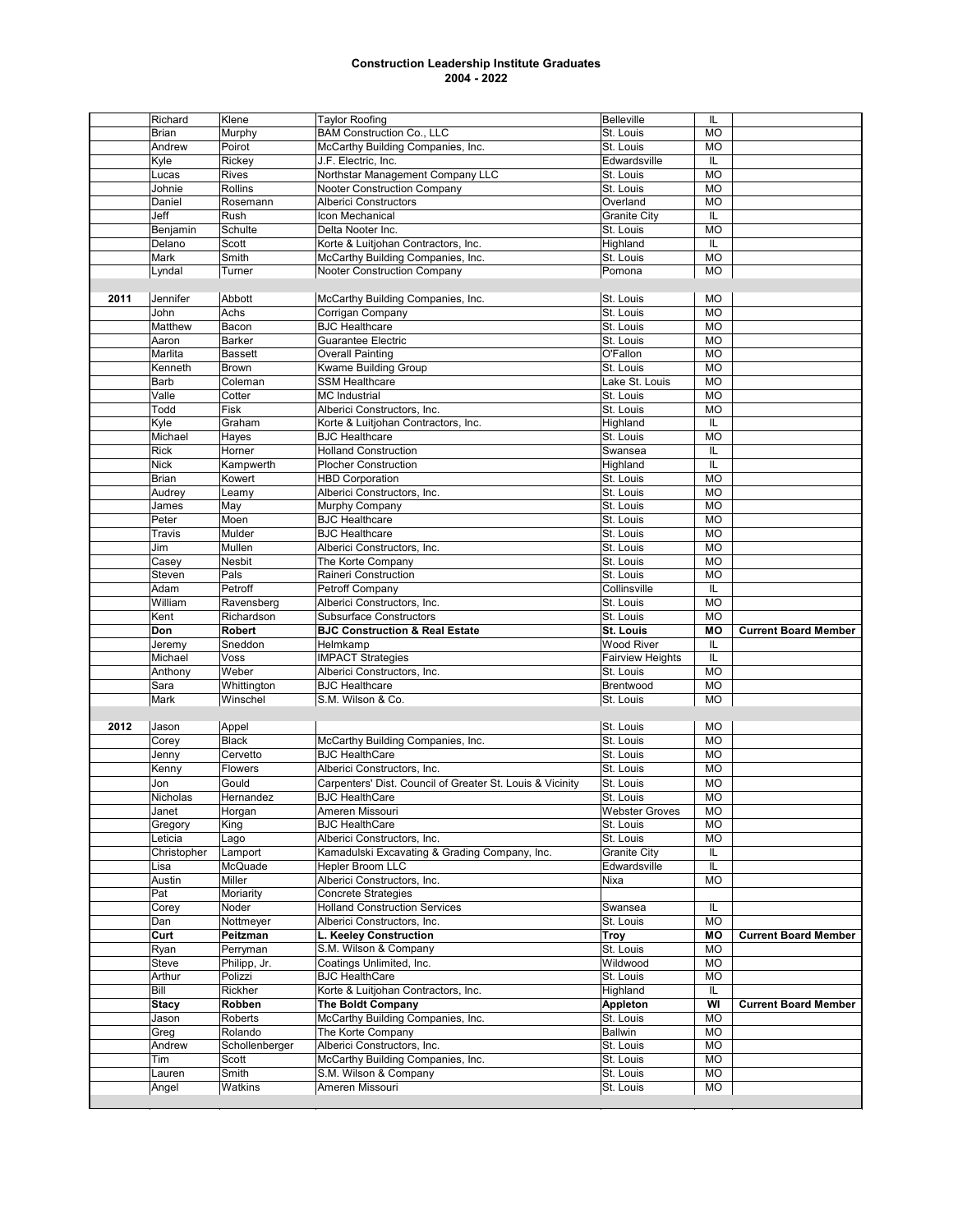| 2013 | Chad         | Adler              | Johnson Controls, Inc.                          | <b>St Louis</b>         | <b>MO</b> |                             |
|------|--------------|--------------------|-------------------------------------------------|-------------------------|-----------|-----------------------------|
|      | Ayele        | Belayneh           | Kwame Building Group, Inc.                      | St. Louis               | <b>MO</b> |                             |
|      | Les          | Benton             | J.F. Electric, Inc.                             | Edwardsville            | IL        |                             |
|      | <b>Brad</b>  | <b>Brueckner</b>   | RCS Construction, Inc.                          | <b>Wood River</b>       | IL        |                             |
|      | Bill         | <b>Burke</b>       | Alberici Constructors, Inc.                     | St. Louis               | <b>MO</b> |                             |
|      | <b>Brian</b> | David              | Alberici Constructors, Inc.                     | St. Louis               | <b>MO</b> |                             |
|      | Larry        | Dyson              | Nooter Construction Company                     | St. Louis               | <b>MO</b> |                             |
|      |              |                    |                                                 |                         |           |                             |
|      | Bill         | Faherty            | Subsurface Constructors, Inc.                   | St. Louis               | <b>MO</b> |                             |
|      | Chris        | Jones              | Foresight Services, Inc.                        | Highland                | IL        |                             |
|      | Kevin        | Klette             | <b>Byrne &amp; Jones Construction</b>           | St. Louis               | <b>MO</b> |                             |
|      | Kent         | Korte              | The Korte Company                               | Highland                | IL        |                             |
|      | Matt         | Lanahan            | Icon Mechanical                                 | <b>Granite City</b>     | IL        |                             |
|      | Rachelle     | Lengermann         | <b>Plocher Construction</b>                     | Highland                | IL        |                             |
|      | Jared        | Lengermann         | <b>Contegra Construction Company</b>            | Edwardsville            | IL        |                             |
|      | Aaron        | Lich               | MC Industrial, Inc.                             | St. Louis               | <b>MO</b> |                             |
|      | Scott        | Manning            | IMPACT Strategies, Inc.                         | <b>Fairview Heights</b> | IL        |                             |
|      | <b>Bob</b>   | Merod              | The Korte Company                               | Highland                | IL        |                             |
|      | Chris        | Miller             |                                                 | St. Louis               | <b>MO</b> |                             |
|      |              |                    | McCarthy Building Companies, Inc.               |                         |           |                             |
|      | Earl         | Ming               | Alberici Constructors, Inc.                     | St. Louis               | <b>MO</b> |                             |
|      | Chris        | Robards            | Korte & Luitjohan Contractors, Inc.             | Highland                | IL        |                             |
|      | Philippe     | Royall             | S.M. Wilson & Company                           | St. Louis               | <b>MO</b> |                             |
|      | Mark         | Scales             | Scales Plumbing Company, LLC                    | St. Louis               | <b>MO</b> |                             |
|      | Steve        | Shroff             | Ameren Missouri                                 | St. Louis               | <b>MO</b> |                             |
|      | Tony         | Stahlschmidt       | Alberici Constructors, Inc.                     | St. Louis               | <b>MO</b> |                             |
|      | <b>Nick</b>  | Stromberg          | Alberici Constructors, Inc.                     | St. Louis               | <b>MO</b> |                             |
|      | Dameion      | Thompson           | Cardinal Painting & Drywall                     | Collinsville            | IL        |                             |
|      | Kimberly     | Triefenbach        | Northstar Management Company, LLC               | St. Louis               | <b>MO</b> |                             |
|      |              |                    |                                                 |                         |           |                             |
|      |              |                    |                                                 |                         |           |                             |
| 2014 | Pete         | Allen              | <b>Byrne &amp; Jones Construction</b>           | St. Louis               | МO        |                             |
|      | Matt         | Athy               | Martin Steel Fabrication, Inc.                  | Mascoutah               | IL        |                             |
|      | Steve        | Bauer              | <b>Alberici Constructors</b>                    | Cincinnati              | OH        |                             |
|      | Dan          | Bax                | Ameren Missouri                                 | St. Peters              | <b>MO</b> |                             |
|      | <b>Brian</b> | Bea                | S.M. Wilson & Co.                               | St. Louis               | <b>MO</b> |                             |
|      | Joe          | <b>Brandt</b>      | Ben F. Blanton Construction, Inc.               | St. Peters              | <b>MO</b> |                             |
|      | Austin       | Davis              | <b>Alberici Constructors</b>                    | St. Louis               | <b>MO</b> |                             |
|      | Mike         | Davis              | Northstar Management Co., LLC                   | St. Louis               | <b>MO</b> |                             |
|      |              |                    |                                                 |                         |           |                             |
|      |              |                    |                                                 |                         |           |                             |
|      | <b>Mike</b>  | <b>Deihl</b>       | <b>Holland Construction Services, Inc.</b>      | <b>Swansea</b>          | IL.       | <b>Current Board Member</b> |
|      | Adam         | Gacioch            | <b>Alberici Constructors</b>                    | St. Louis               | <b>MO</b> |                             |
|      | Jack         | Kinamore           | S.M. Wilson & Co.                               | St. Louis               | <b>MO</b> |                             |
|      | Joe          | Koenig             | Contegra Construction Co., LLC                  | Edwardsville            | IL        |                             |
|      | Danny        | Kolta              | Ameren Missouri                                 | St. Louis               | <b>MO</b> |                             |
|      | Emily        | Korsch             | <b>Alberici Constructors</b>                    | St. Louis               | <b>MO</b> |                             |
|      | Kregg        | Kraus              | Solutions AEC, LLC                              | St. Louis               | <b>MO</b> |                             |
|      | Jerry        | Laurent            | <b>A&amp;H Mechanical</b>                       | <b>Belleville</b>       | IL        |                             |
|      | Pat          | Lee                | Pipe Systems Mechanical, LLC                    | Fenton                  | <b>MO</b> |                             |
|      |              | Lee                |                                                 | Fenton                  | <b>MO</b> |                             |
|      | Tom          |                    | Duct Systems, Inc.                              |                         |           |                             |
|      | Greg         | Munie              | Munie Trenching & Excavating, Inc.              | Highland                | IL        |                             |
|      | Ryan         | <b>Neff</b>        | Korte & Luitjohan Contractors, Inc.             | Highland                | IL        |                             |
|      | Molly        | Quinones           | <b>Alberici Constructors</b>                    | St. Louis               | <b>MO</b> |                             |
|      | Matt         | Taylor             | L. Keeley Construction                          | Sauget                  | IL        |                             |
|      | Dan          | Tucker             | Pipe Systems Mechanical, LLC                    | Fenton                  | <b>MO</b> |                             |
|      | Tyler        | <b>Unterbrink</b>  | The Korte Company                               | Moro                    | IL        |                             |
|      |              |                    |                                                 |                         |           |                             |
| 2015 | Derek        | <b>Bartlett</b>    | Anderson Electric, Inc.                         | Springfield             | IL        |                             |
|      | Cole         | Bensa              | Nooter Construction Company                     | St. Louis               | <b>MO</b> |                             |
|      | Tom          | Coleman            | Geotechnology, Inc.                             | St. Louis               | МO        |                             |
|      | Barbra       | Davis              | Donco Electrical Construction/Phone Masters     | Wood River              | IL        |                             |
|      | Travis       | Dearmont           |                                                 | St. Louis               | <b>MO</b> |                             |
|      |              |                    | <b>McCarthy Building Companies</b>              |                         |           |                             |
|      | Jonathan     | Feekes             | Harold O'Shea Builders                          | Springfield             | IL        |                             |
|      | Rodney       | Frey               | Anderson Electric, Inc.                         | Springfield             | IL        |                             |
|      | Seth         | Hall               | Nooter Construction Company                     | O'Fallon                | IL        |                             |
|      | Dennis       | Harter             | <b>BRK Electrical Contractors, LLC</b>          | St. Louis               | MO        |                             |
|      | Amy          | Heeger             | AME Constructors, Inc.                          | St. Louis               | <b>MO</b> |                             |
|      | Caitlin      | Huber              | <b>Alberici Constructors</b>                    | Fenton                  | MO        |                             |
|      | Matt         | Koehne             | Nooter Construction Company                     | St. Louis               | MO        |                             |
|      | Daniel       | Kruep              | St. Louis University                            | St. Louis               | <b>MO</b> |                             |
|      | Greg         | Kutz               | S. M. Wilson & Co.                              | St. Louis               | MO        |                             |
|      | Jeremy       | Lammers            | <b>Duggan Contracting Corporation</b>           | St. Peters              | МO        |                             |
|      | Nicholas     |                    | Alberici Constructors                           |                         |           |                             |
|      |              | Lange              |                                                 | St. Louis               | MO        |                             |
|      | Chris        | Marsh              | Alberici Constructors                           | St. Louis               | MO        |                             |
|      | Mark<br>Eric | Militzer<br>Paulek | Aschinger Electric Company<br>The Korte Company | High Ridge<br>Highland  | MO<br>IL  |                             |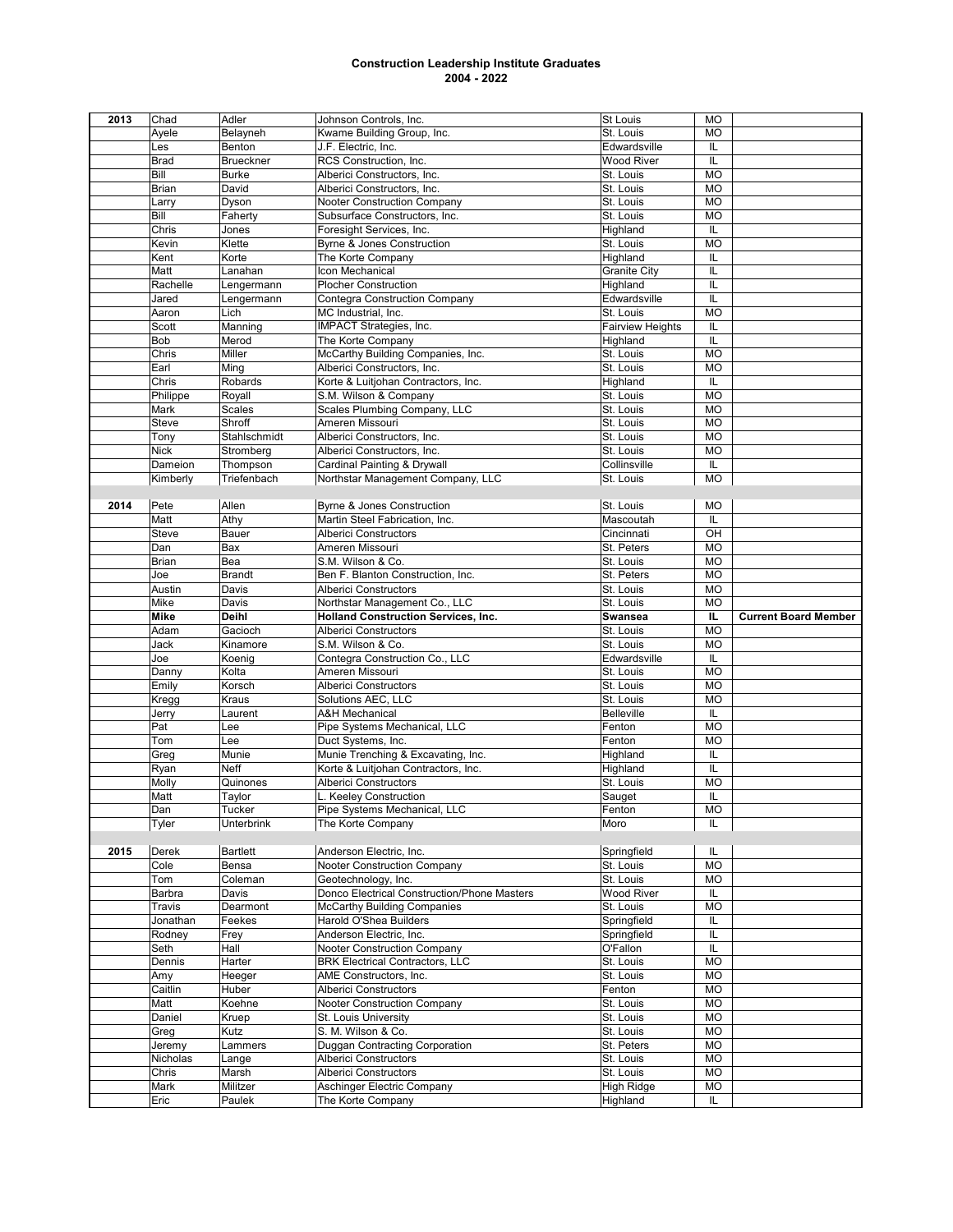|      | Ralph           | Powell, Jr.        | <b>McCarthy Building Companies</b>             | Maryville               | IL                      |                             |
|------|-----------------|--------------------|------------------------------------------------|-------------------------|-------------------------|-----------------------------|
|      | <b>Brent</b>    | Richter            | <b>Alberici Constructors</b>                   | St. Louis               | <b>MO</b>               |                             |
|      | Angela          | Ridgway            | Contegra Construction                          | Edwardsville            | IL                      |                             |
|      |                 |                    | <b>Holland Construction Services, Inc.</b>     |                         |                         |                             |
|      | Ryan            | Savage             |                                                | Swansea                 | IL                      |                             |
|      | Omar            | Senghore           | <b>Alberici Constructors</b>                   | St. Louis               | <b>MO</b>               |                             |
|      | Matt            | Sink               | Solutions AEC                                  | St. Louis               | <b>MO</b>               |                             |
|      | Keith           | Tay                | Anderson Electric, Inc.                        | Springfield             | IL                      |                             |
|      |                 |                    |                                                |                         |                         |                             |
| 2016 | John            | Apke               |                                                |                         |                         |                             |
|      |                 |                    | <b>Stevens Industries</b>                      | Teutopolis              | IL                      |                             |
|      | Dean            | <b>Bantz</b>       | <b>Raineri Construction</b>                    | St. Louis               | <b>MO</b>               |                             |
|      | Nathan          | <b>Bibb</b>        | Wright Construction Services, Inc.             | St. Peters              | <b>MO</b>               |                             |
|      | Brad            | Biderman           | L. Keeley Construction                         | St. Louis               | <b>MO</b>               |                             |
|      | <b>Nick</b>     | Bohnenstiehl       | L. Keeley Construction                         | Sauget                  | IL                      |                             |
|      | Matthew         | <b>Bradley</b>     | L. Keeley Construction                         | Sauget                  | IL                      |                             |
|      |                 |                    |                                                |                         |                         |                             |
|      | William         | Catalano           | Village of Godfrey, Illinois                   | Godfrey                 | IL                      |                             |
|      | Travis          | Cory               | Contegra Construction Company                  | Edwardsville            | IL                      |                             |
|      | Todd            | Davis              | L. Keeley Construction                         | St. Louis               | <b>MO</b>               |                             |
|      | John            | Elder              | <b>Stevens Industries</b>                      | Teutopolis              | IL                      |                             |
|      | Ricky           | Fowler             | L. Keeley Construction                         | St. Louis               | <b>MO</b>               |                             |
|      |                 |                    |                                                |                         |                         |                             |
|      | Paul            | Gansauer           | <b>Holland Construction Services</b>           | Swansea                 | IL                      |                             |
|      | Corey           | Hayes              | Alberici                                       | St. Louis               | <b>MO</b>               |                             |
|      | <b>Brian</b>    | King               | <b>Alberici</b>                                | <b>St. Louis</b>        | <b>MO</b>               | <b>Current Board Member</b> |
|      | Jared           | Kraus              | <b>Byrne &amp; Jones Construction</b>          | St. Louis               | <b>MO</b>               |                             |
|      |                 |                    |                                                |                         |                         |                             |
|      | Brad            | Leopard            | Munie Greencare Professionals                  | Lebanon                 | IL                      |                             |
|      | Kyle            | Luitjohan          | Korte & Luitjohan Contractors, Inc.            | Highland                | IL                      |                             |
|      | Michael         | McCallum           | Alberici                                       | St. Louis               | <b>MO</b>               |                             |
|      | Daniel          | O'Neal             | <b>McCarthy Building Companies</b>             | St. Louis               | <b>MO</b>               |                             |
|      | Drew            | Pigeon             | <b>Holland Construction Services</b>           | Swansea                 | IL                      |                             |
|      |                 |                    |                                                |                         |                         |                             |
|      | Grant           | Ramsey             | The Korte Company                              | Highland                | IL                      |                             |
|      | Kris            | Riedy              | S. M. Wilson                                   | St. Louis               | <b>MO</b>               |                             |
|      | Kendra          | Santa              | Alberici                                       | St. Louis               | <b>MO</b>               |                             |
|      | Derek           | Schaefer           | IMPACT Strategies, Inc.                        | <b>Fairview Heights</b> | IL                      |                             |
|      |                 |                    |                                                |                         |                         |                             |
|      | Mike            | Schultz            | <b>Stevens Industries</b>                      | Teutopolis              | IL                      |                             |
|      | Mike            | Seger              | <b>Aschinger Electric</b>                      | Fenton                  | <b>MO</b>               |                             |
|      | Michael         | Simpson            | <b>ICS Construction</b>                        | St. Louis               | <b>MO</b>               |                             |
|      | Brennen         | Soval              | Husch Blackwell LLP                            | St. Louis               | <b>MO</b>               |                             |
|      | Thomas          | Streib             | <b>Streib Company</b>                          | Crestwood               | <b>MO</b>               |                             |
|      |                 |                    |                                                |                         |                         |                             |
|      | Steve           | Teipe              | The Korte Company                              | Highland                | IL                      |                             |
|      | Travis          | Trader             | Alberici                                       | St. Louis               | <b>MO</b>               |                             |
|      |                 |                    |                                                |                         |                         |                             |
| 2017 | Nathan          | Allen              | France Mechanical Corporation                  | Edwardsville            | IL                      |                             |
|      | Tyler           | Apple              | <b>Alberici Constructors</b>                   | Collinsville            | IL                      |                             |
|      |                 |                    |                                                |                         |                         |                             |
|      | Andy            |                    |                                                |                         |                         |                             |
|      |                 | Bauer              | <b>McCarthy Building Companies</b>             | Old Monroe              | <b>MO</b>               |                             |
|      | Rick            | <b>Branstetter</b> | <b>Guarantee Electrical Company</b>            | St. Louis               | <b>MO</b>               |                             |
|      | Justin          | <b>Burkemper</b>   | L. Keeley Construction                         | St. Louis               | <b>MO</b>               |                             |
|      |                 |                    |                                                |                         |                         |                             |
|      | Jon             | Carroll            | <b>Poettker Construction Company</b>           | <b>Breese</b>           | IL                      |                             |
|      | Casey           | Dial               | <b>Drury Development Corporation</b>           | St. Louis               | <b>MO</b>               |                             |
|      | John            | Dohle              | S.M. Wilson & Company                          | <b>Belleville</b>       | IL                      |                             |
|      | Mike            | Garrett            | <b>Plocher Construction</b>                    | Highland                | IL                      |                             |
|      | Chris           | Hoff               | <b>Contegra Construction Company</b>           | Edwardsville            | IL                      |                             |
|      |                 |                    |                                                | Columbia                | $\overline{\mathsf{L}}$ |                             |
|      | Nathan          | House              | Archview Metals Systems Co.                    |                         |                         |                             |
|      | Grant           | Kane               | <b>Guarantee Electrical Company</b>            | <b>Granite City</b>     | IL                      | <b>Current Board Member</b> |
|      | Paul            | Kohnen             | Kay Bee Electric & Systems Contractor          | Florissant              | MO                      |                             |
|      | Chris           | Kozeny             | Kozeny-Wagner, Inc.                            | Arnold                  | MO                      |                             |
|      | Dane            | Law                | <b>Alberici Constructors</b>                   | St. Louis               | MO                      |                             |
|      |                 |                    |                                                |                         |                         |                             |
|      | Matt            | Limpert            | <b>Covington Construction LLC</b>              | St. Louis               | MO                      |                             |
|      | Brian           | Litteken           | Kaiser Electric, Inc.                          | Fenton                  | <b>MO</b>               |                             |
|      | Grant           | Malone             | <b>Alberici Constructors</b>                   | St. Louis               | <b>MO</b>               |                             |
|      | Brian           | Marks              | The Korte Company                              | Highland                | IL                      |                             |
|      | Brian           | Moore              | Raineri Construction                           | St. Louis               | <b>MO</b>               |                             |
|      |                 |                    |                                                |                         |                         |                             |
|      | David           | Murphy             | Drilling Service Co.                           | Bridgeton               | <b>MO</b>               |                             |
|      | Nick            | O'Brien            | O'Shea Builders                                | Springfield             | IL                      |                             |
|      | Ken             | Otten              | Subsurface Constructors, Inc.                  | Wildwood                | <b>MO</b>               |                             |
|      | Vernon          | Pfeil              | S.M. Wilson & Company                          | St. Louis               | МO                      |                             |
|      | Corey           | Rohwedder          | Hank's Excavating & Landscaping, Inc.          | <b>Belleville</b>       | IL                      |                             |
|      |                 |                    |                                                |                         |                         |                             |
|      | Tom             | Ruane              | L. Keeley Construction                         | St. Louis               | MO                      |                             |
|      | Matt            | Sauer              | <b>McCarthy Building Companies</b>             | Collinsville            | IL.                     | <b>Current Board Member</b> |
|      | Shane           | Spears             | L. Keeley Construction                         | St. Louis               | <b>MO</b>               |                             |
|      | Dan             | Sternau            | <b>Holland Construction Services</b>           | Swansea                 | IL                      |                             |
|      | Mike            | Thomas             | Icon Mechanical                                | Waterloo                | IL                      |                             |
|      |                 |                    |                                                |                         |                         |                             |
|      | Nelson<br>Brian | Vogt<br>Waeckerle  | Raineri Construction<br>L. Keeley Construction | Albers<br>St. Louis     | IL<br>MO                |                             |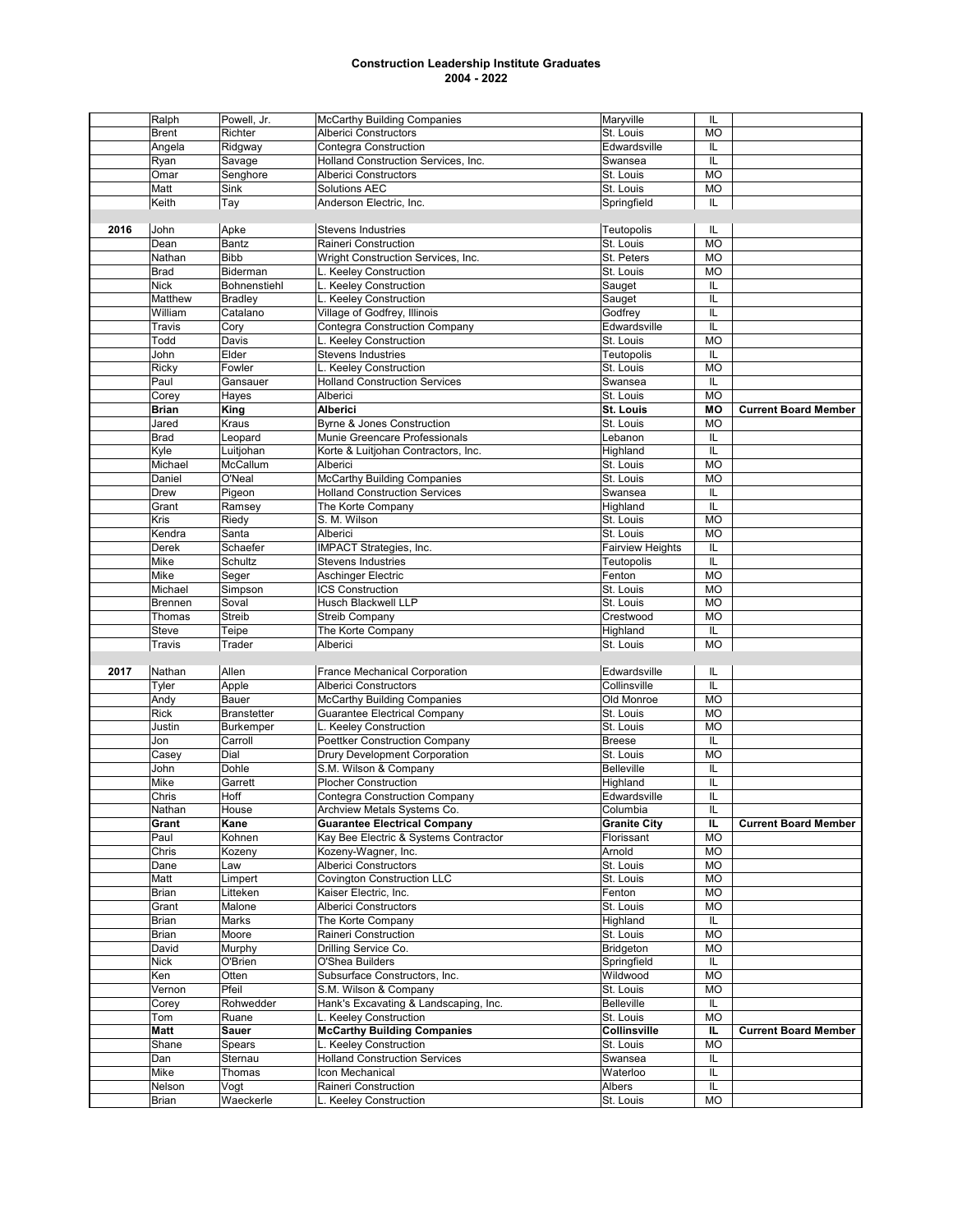|      | Aaron       | Williams       | <b>Alberici Constructors</b>                     | St. Louis           | <b>MO</b> |  |
|------|-------------|----------------|--------------------------------------------------|---------------------|-----------|--|
|      | Casey       | Wilson         | Horner & Shifrin                                 | St. Louis           | <b>MO</b> |  |
|      |             |                |                                                  |                     |           |  |
| 2018 | Christopher | Ballard        | Simms Building Group, Inc.                       | St. Louis           | MO        |  |
|      | Katy        | Beckerle       | Alberici                                         | St. Louis           | <b>MO</b> |  |
|      | Kerry       | <b>Brown</b>   | Stevens Industries, Inc.                         | Martinsville        | IL        |  |
|      | Bobby       | Christopher    | Wright Construction Services, Inc.               | Foristell           | <b>MO</b> |  |
|      | Jake        | Clancy         | Alberici                                         | St. Louis           | <b>MO</b> |  |
|      | Christopher | Darr           | Federal Steel & Erection Co.                     | East Alton          | IL        |  |
|      | Brian       |                | <b>Holland Construction Services</b>             | Swansea             | IL        |  |
|      |             | Dayton         |                                                  |                     |           |  |
|      | Tim         | Doran          | S. M. Wilson & Co.                               | <b>St Louis</b>     | <b>MO</b> |  |
|      | Daniel      | Ems            | Icon Mechanical                                  | <b>Granite City</b> | IL        |  |
|      | Craig       | Gonet          | Alberici                                         | St. Louis           | <b>MO</b> |  |
|      | Walker      | Gusewelle      | <b>Poettker Construction</b>                     | <b>Breese</b>       | IL        |  |
|      | Nathan      | Haas           | Kaiser Electric                                  | Fenton              | <b>MO</b> |  |
|      | Anne        | Hoffmann       | Raineri Construction                             | St. Louis           | <b>MO</b> |  |
|      | Eric        | Hoffman        | <b>McCarthy Building Companies</b>               | Effingham           | IL        |  |
|      | Patrick     | Horan          | <b>Drury Development Corporation</b>             | St. Louis           | <b>MO</b> |  |
|      | Eric        | Kues           | Korte & Luitjohan Contractors, Inc.              | Highland            | IL        |  |
|      | Nathan      | Munie          | L. Keeley Construction                           | St. Louis           | <b>MO</b> |  |
|      | Cory        | Parker         | <b>Contegra Construction Company</b>             | Edwardsville        | IL        |  |
|      | Kyle        | Pfundt         | Alberici                                         | St. Louis           | <b>MO</b> |  |
|      | Ben         | Pratt          |                                                  |                     | <b>MO</b> |  |
|      |             |                | <b>McCarthy Building Companies</b>               | Manchester          |           |  |
|      | Cody        | Ryan           | The Korte Company                                | St. Louis           | <b>MO</b> |  |
|      | Matthew     | Schmid         | <b>Guarantee Electrical</b>                      | St. Louis           | <b>MO</b> |  |
|      | Amy         | Schmidt        | The Korte Company                                | Highland            | IL        |  |
|      | Miranda     | <b>Stevens</b> | <b>Holland Construction Services</b>             | Swansea             | IL        |  |
|      | Dan         | Sullivan       | O'Shea Builders                                  | Springfield         | IL        |  |
|      | Joseph      | <b>Tucker</b>  | Raineri Construction                             | St. Louis           | <b>MO</b> |  |
|      | Chris       | Walker         | <b>Guarantee Electrical</b>                      | St. Louis           | <b>MO</b> |  |
|      | Matthew     | Walters        | Alberici                                         | St. Louis           | MO        |  |
|      | Landon      | Williams       | Stevens Industries, Inc.                         | Teutopolis          | IL        |  |
|      |             |                |                                                  |                     |           |  |
| 2019 | Grant       | Arle           | Drury Development Corporation                    | St. Louis           | <b>MO</b> |  |
|      |             |                |                                                  | St. Louis           | <b>MO</b> |  |
|      | James       | Beatty         | Alberici Constructors, Inc.                      |                     |           |  |
|      | Sarah       | Becker         | L. Keeley Construction                           | St. Louis           | <b>MO</b> |  |
|      | Karl        | Beer           | Jim Taylor, Inc.                                 | <b>Belleville</b>   | IL        |  |
|      | Will        | <b>Black</b>   | J.F. Electric                                    | Edwardsville        | IL        |  |
|      | Joe         | <b>Burns</b>   | <b>Guarantee Electrical Company</b>              | St. Louis           | MO        |  |
|      | Mike        | Carlson        | <b>Plocher Construction</b>                      | Highland            | IL        |  |
|      | Mitch       | Crews          | Drury Development Corporation                    | St. Louis           | <b>MO</b> |  |
|      | Tommy       | Davis          | <b>TD4 Electrical, LLC</b>                       | St. Louis           | <b>MO</b> |  |
|      | Harry       | Dunsford       | Icon Mechanical                                  | <b>Granite City</b> | IL        |  |
|      | Jeff        | Evans          | Donco                                            | Edwardsville        | IL        |  |
|      | Philip      | Ferrar         | Keystone Construction                            | <b>Ballwin</b>      | <b>MO</b> |  |
|      | Howard      | Hayes          | Paric                                            | St. Louis           | <b>MO</b> |  |
|      |             | Jansen         | Icon Mechanical                                  | <b>Granite City</b> | IL        |  |
|      | Greg        |                | Alberici Constructors, Inc.                      |                     |           |  |
|      | Chris       | Keim           |                                                  | St. Louis           | <b>MO</b> |  |
|      | George      | Kloster        | L. Keeley Construction                           | St. Louis           | <b>MO</b> |  |
|      | Josh        | Kreitler       | <b>McCarthy Building Companies</b>               | St. Louis           | <b>MO</b> |  |
|      | Alisa       | Lewis          | <b>McCarthy Building Companies</b>               | Belleville          | IL        |  |
|      | Spencer     | Litzau         | Alberici Constructors, Inc.                      | St. Louis           | <b>MO</b> |  |
|      | Kerry       | Lorts          | S.M. Wilson & Co.                                | St. Louis           | MO        |  |
|      | Josh        | Mazander       | DMS Contracting, Inc.                            | Mascoutah           | IL        |  |
|      | Kevin       | Nesselhauf     | L. Keeley Construction                           | Edwardsville        | IL        |  |
|      | Kate        | Odle           | <b>Holland Construction Services</b>             | Swansea             | IL        |  |
|      | Tom         | O'Hara         | <b>Guarantee Electrical Company</b>              | <b>Granite City</b> | IL        |  |
|      | Chris       | Poettker       | Poettker Construction                            | Breese              | IL        |  |
|      | Christine   | Raffety        | The Korte Company                                | Collinsville        | IL        |  |
|      |             |                |                                                  | St. Louis           | <b>MO</b> |  |
|      | Johnathan   | Rodgers        | Kwame Building Group                             |                     |           |  |
|      | Jordan      | Sanders        | S.M. Wilson & Co.                                | St. Louis           | <b>MO</b> |  |
|      | Teresa      | Scannell       | <b>BJC Healthcare</b>                            | St. Louis           | <b>MO</b> |  |
|      | Justin      | Schaefer       | O'Shea Builders                                  | Springfield         | IL        |  |
|      | Ryan        | Schroeder      | Alberici Constructors, Inc.                      | St. Louis           | МO        |  |
|      | Eric        | Tritsch        | Contegra Construction                            | Edwardsville        | IL        |  |
|      | Joel        | Vidlak         | <b>Holland Construction Services</b>             | Swansea             | IL        |  |
|      | Mark        | Walburg        | Raineri Construction                             | St. Louis           | <b>MO</b> |  |
|      | Luke        | Weissler       | Husch Blackwell LLP                              | St. Louis           | <b>MO</b> |  |
|      |             |                |                                                  |                     |           |  |
| 2020 | Adam        | Altmann        | Corrigan Company                                 | St. Louis           | МO        |  |
|      |             |                | BJC Planning, Design, Construction & Real Estate |                     |           |  |
|      | Corey       | Anderson       |                                                  | St. Louis           | <b>MO</b> |  |
|      | Garry       | Berra          | L. Keeley Construction                           | St. Charles         | МO        |  |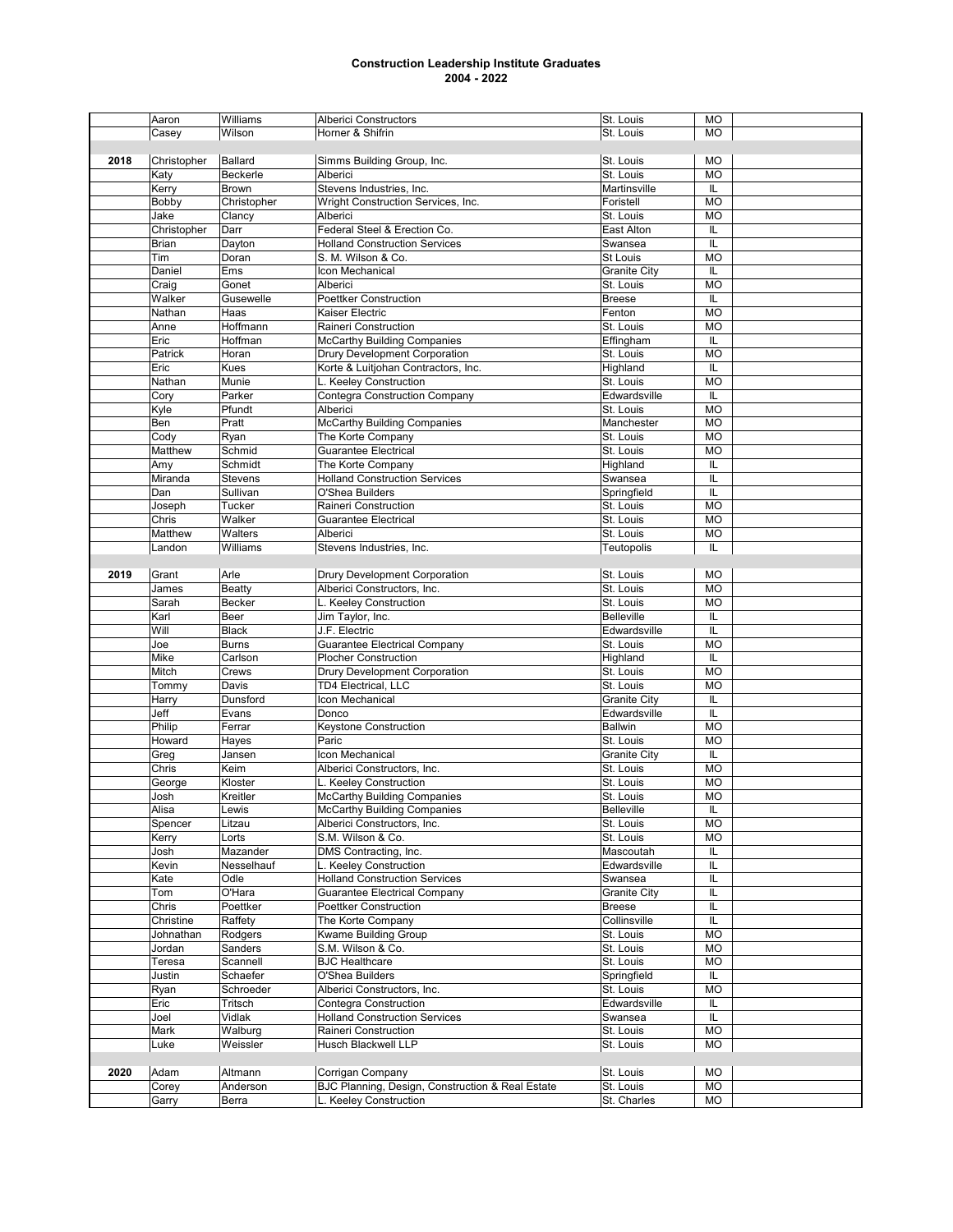|      | Trevor        | <b>Bickhaus</b> | <b>Drury Development Corp</b>          | St. Louis               | <b>MO</b>     |  |
|------|---------------|-----------------|----------------------------------------|-------------------------|---------------|--|
|      | Andrew        | Bieg            | Icon Mechanical                        | St. Louis               | <b>MO</b>     |  |
|      | Robert        | Breunig         | <b>Rhodey Construction</b>             | Swansea                 | IL            |  |
|      | <b>Street</b> | <b>Brown</b>    | Alberici Constructors, Inc.            | St. Louis               | <b>MO</b>     |  |
|      | Alex          | Cattoor         | <b>Rhodey Construction</b>             | Foristell               | <b>MO</b>     |  |
|      | David         | DeBord          | L. Keeley Construction                 | St. Louis               | <b>MO</b>     |  |
|      | Janelle       | Fanning         | O'Shea Builders                        | Springfield             | IL            |  |
|      | Teresa        | Fechtel         | <b>McCarthy Building Company</b>       | St. Louis               | <b>MO</b>     |  |
|      | Katie         | Folk            | Kaiser Electric                        | Fenton                  | <b>MO</b>     |  |
|      | Jason         | Gasawski        | S.M. Wilson & Company                  | St. Louis               | <b>MO</b>     |  |
|      | Devin         | Gates           | L. Keeley Construction                 | St. Louis               | <b>MO</b>     |  |
|      | Eric          | Gregory         | Corrigan Company                       | St. Louis               | <b>MO</b>     |  |
|      | Jordan        | Holtgrave       | <b>River City Construction</b>         | Benton                  | IL            |  |
|      | Don           | Jordan          | The Korte Company                      | Highland                | IL            |  |
|      | Jason         | Kuhl            | L. Keeley Construction                 | Germantown              | $\mathsf{IL}$ |  |
|      | Katie         | Kuntz           | Alberici Constructors, Inc.            | St. Louis               | <b>MO</b>     |  |
|      | David         | Loomis          | Alberici Constructors, Inc.            | St. Louis               | <b>MO</b>     |  |
|      | Patrick       | McElroy         | Alberici Constructors, Inc.            | St. Louis               | <b>MO</b>     |  |
|      | Jennifer      | Mucklow         | Korte & Luitjohan Contractors, Inc.    | Highland                | IL            |  |
|      | Thomas        | Parker          | <b>McCarthy Building Company</b>       | <b>Granite City</b>     | IL            |  |
|      | Peter         | Ratermann       | <b>Poettker Construction Company</b>   | <b>Breese</b>           | IL            |  |
|      | Ethan         | Renner          | <b>KCI Construction Company</b>        | St. Louis               | <b>MO</b>     |  |
|      | Travis        | Schwartz        | <b>IMPACT Strategies</b>               | <b>Fairview Heights</b> | IL            |  |
|      | Seth          | Stacy           | <b>Holland Construction Services</b>   | Hillsboro               | <b>MO</b>     |  |
|      | Louis         | Terbrock        | Alberici Constructors, Inc.            | St. Louis               | <b>MO</b>     |  |
|      | <b>Brett</b>  | Timmermann      | <b>Poettker Construction Company</b>   | <b>Breese</b>           | IL            |  |
|      | Robert        | Truebe          | <b>Guarantee Electrical Company</b>    | St. Louis               | <b>MO</b>     |  |
|      | Tony          | Uzzo            | Contegra Construction Company          | Edwardsville            | IL            |  |
|      | Drew          | Wieser          | Wieser Concrete Products, Inc.         | Roxana                  | IL            |  |
|      |               |                 |                                        |                         |               |  |
|      |               |                 |                                        |                         | IL            |  |
| 2021 | Josh          | Ammann          | <b>River City Construction</b>         | St. Jacob               |               |  |
|      | Jeremy        | <b>Boeser</b>   | The Korte Company                      | Highland                | IL            |  |
|      | Kelly         | <b>Boston</b>   | O'Shea Builders                        | Springfield             | IL            |  |
|      | Mark          | <b>Buerck</b>   | <b>ARCO National Construction, LLC</b> | St. Louis               | <b>MO</b>     |  |
|      | Shannon       | Carroll         | Alberici Constructors, Inc.            | St. Louis               | <b>MO</b>     |  |
|      | Trisha        | Cobb            | Alberici Constructors, Inc.            | St. Louis               | <b>MO</b>     |  |
|      | Jack          | Conroy          | Johnson Controls                       | St. Louis               | <b>MO</b>     |  |
|      | Betsy         | Dean            | Lyon Sheet Metal                       | St. Louis               | <b>MO</b>     |  |
|      | Adam          | Duke            | Icon Mechanical                        | Wentzville              | <b>MO</b>     |  |
|      | John          | Flynn           | Contegra Construction Co.              | Dardenne Prairie        | <b>MO</b>     |  |
|      | Nichole       | Geiger          | S.M. Wilson & Company                  | St. Louis               | <b>MO</b>     |  |
|      |               |                 |                                        |                         |               |  |
|      | Nathan        | Gibson          | Alberici Constructors, Inc.            | St. Louis               | <b>MO</b>     |  |
|      | Ed            | Green           | Kaiser Electric, Inc.                  | Fenton                  | <b>MO</b>     |  |
|      | Peter         | Moller          | L. Keeley Construction                 | St. Louis               | <b>MO</b>     |  |
|      | Nathan        | <b>Morries</b>  | <b>ARCO National Construction, LLC</b> | St. Louis               | <b>MO</b>     |  |
|      | Dan           | Niemeier        | Alberici Constructors, Inc.            | St. Louis               | <b>MO</b>     |  |
|      | Eric          | Ren             | Alberici Constructors, Inc.            | St. Louis               | <b>MO</b>     |  |
|      | Joe           | Sutherland      | O'Shea Builders                        | Springfield             | IL            |  |
|      | Greta         | Vetter          | Wright Construction Services, Inc.     | St. Peters              | <b>MO</b>     |  |
|      | Lu            | Webb            | Guarantee Electrical                   | St. Louis               | MO            |  |
|      |               |                 |                                        |                         |               |  |
|      | Brian         | Wheeler         | Holland Construction Services, Inc.    | Swansea                 | IL            |  |
|      | Mike          | Wyatt           | <b>Guarantee Electrical</b>            | <b>Granite City</b>     | IL            |  |
|      | Zac           | Zellers         | Alberici Constructors, Inc.            | St. Louis               | MO            |  |
|      |               |                 |                                        |                         |               |  |
| 2022 | Gwen          | Arenberg        | S.M. Wilson & Company                  | St. Louis               | MO            |  |
|      | Tom           | Baker           | icon Mechanical                        | <b>Granite City</b>     | IL            |  |
|      | Megan         | Banks           | The Korte Company                      | St. Louis               | MO            |  |
|      | Dylan         | Bentley         | <b>Contegra Construction Company</b>   | Edwardsville            | IL            |  |
|      | Nick          | Bievenue        | <b>Guarantee Electrical</b>            | St. Louis               | MO            |  |
|      | Jacob         | <b>Blanton</b>  | <b>Keeley Construction Company</b>     | O'Fallon                | IL            |  |
|      | Ken           | Booth           | Leonard Masonry Acquisition, LLC       | Hazelwood               | MO            |  |
|      |               |                 |                                        |                         |               |  |
|      | Zachary       | Dennis          | O'Shea Builders                        | Springfield             | IL            |  |
|      | Jessica       | Frazier         | <b>Poettker Construction Company</b>   | <b>Breese</b>           | IL            |  |
|      | Mary          | Gacioch         | Alberici                               | St. Louis               | <b>MO</b>     |  |
|      | Curtis        | Gill            | Alberici                               | St. Louis               | MO            |  |
|      | Jordan        | Grant           | IMPACT Strategies, Inc.                | <b>Fairview Heights</b> | IL            |  |
|      | Josh          | Grenzebach      | The Korte Company                      | Highland                | IL            |  |
|      | Zach          | Heck            | Keeley Construction                    | St. Louis               | <b>MO</b>     |  |
|      | Linsey        | Hunt            | Alberici                               | St. Louis               | MO            |  |
|      |               |                 |                                        |                         |               |  |
|      | Kaleb         | Kampwerth       | <b>Plocher Construction Company</b>    | Highland                | IL            |  |